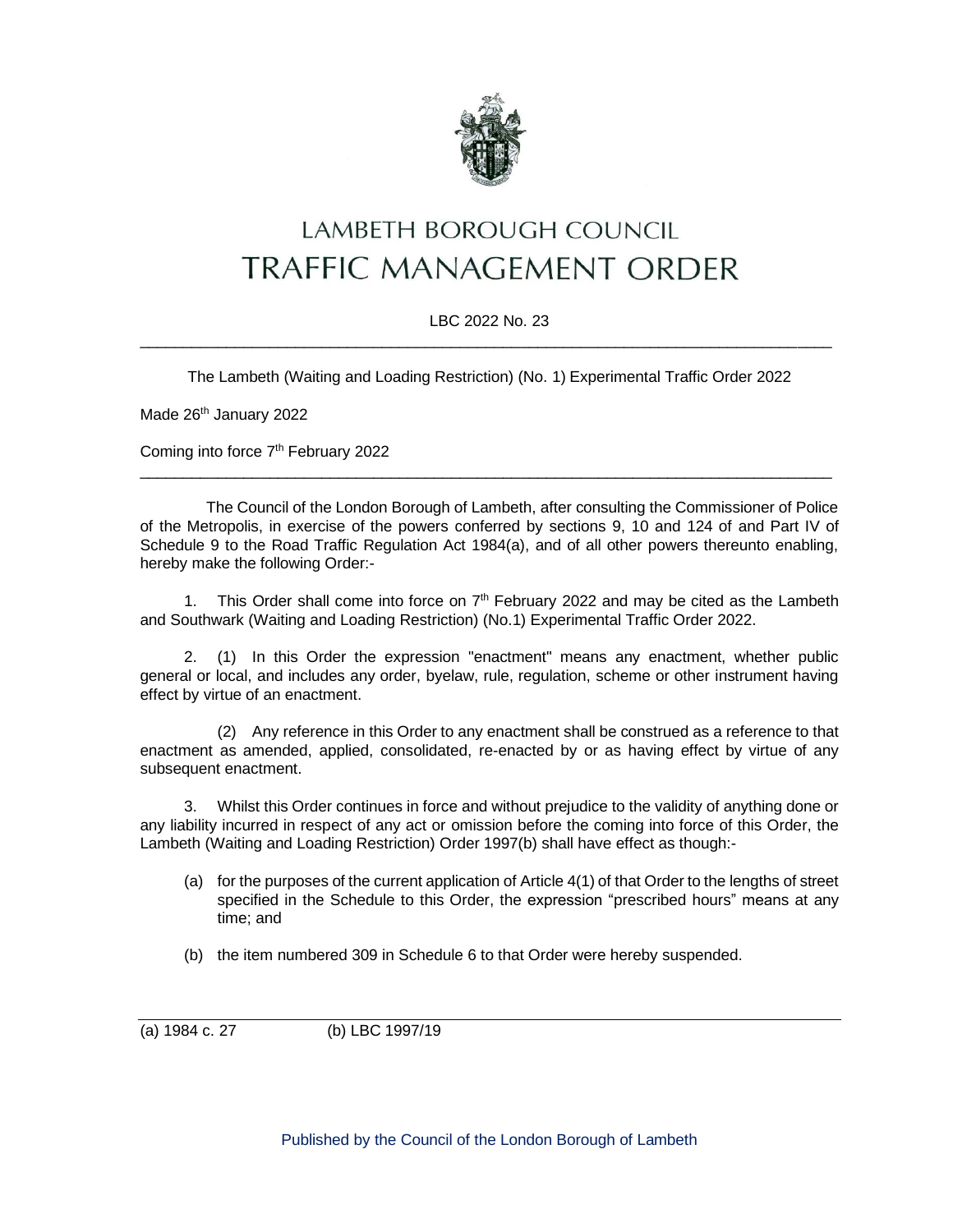4. In pursuance of section 10(2) of the Road Traffic Regulation Act 1984, the Highway Network Manager or some other person authorised in that behalf by him, may, if it appears to him or that other person essential in the interests of the expeditious, convenient and safe movement of traffic, or in the interests of providing suitable and adequate on-street parking facilities, or for preserving or improving the amenities of the area through which any road affected by this Order runs, modify or suspend the operation of this Order or any provision of it, save that no modification shall make an addition.

Dated this twenty sixth day of February 2022.

Ben Stevens Highway Network Manager